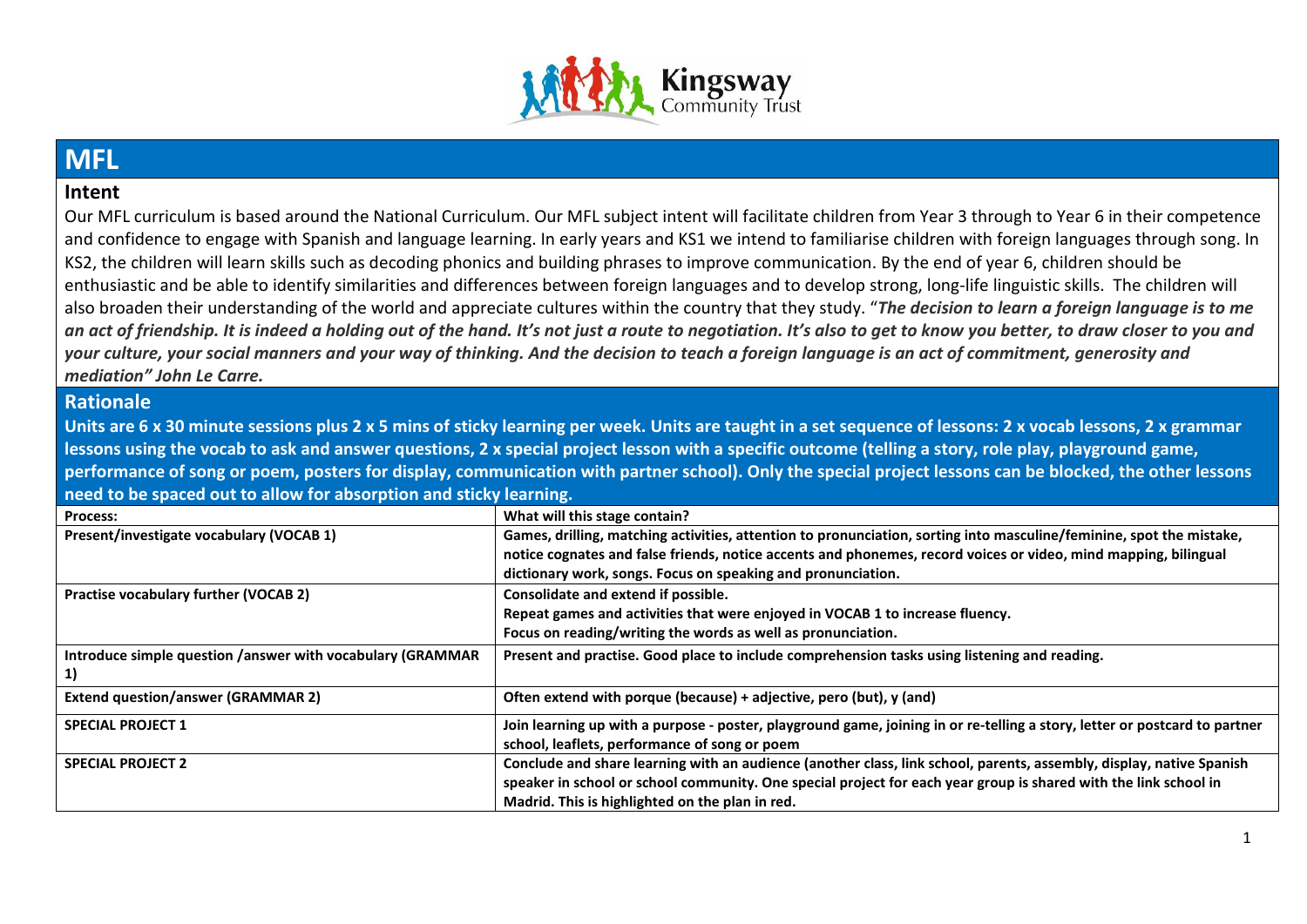

## **MFL Curriculum**

|        | Page |
|--------|------|
| Year 3 |      |
| Year 4 |      |
| Year 5 |      |
| Year 6 | 10   |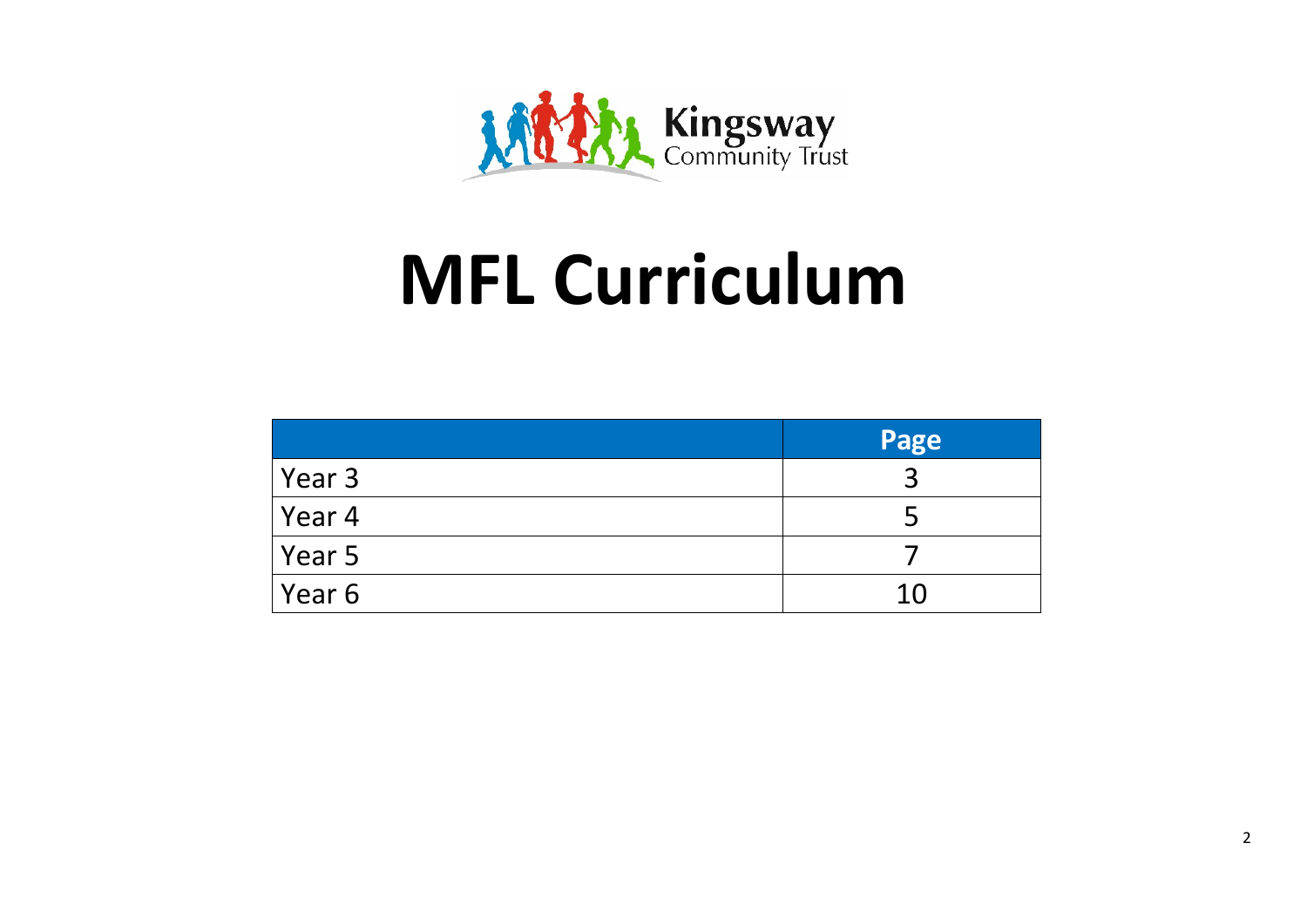|                       | Aut 1 Hola! Hello                                           |                                                     |                                                                                                  |  |
|-----------------------|-------------------------------------------------------------|-----------------------------------------------------|--------------------------------------------------------------------------------------------------|--|
| Year                  | Knowledge                                                   | <b>Skills taught in units</b>                       | <b>Vocabulary</b>                                                                                |  |
|                       | I know learning languages is about copying sounds           | I can introduce myself and ask someone's name.      | ¿Cómo te llamas? What is your name?                                                              |  |
| $\boldsymbol{\omega}$ | and rhythms and having a go.                                | I can say, recognise and write numbers to 10.       | Mellamo I am called                                                                              |  |
|                       | I know Spanish has some similar and different               | I can say and recognise numbers to 20.              |                                                                                                  |  |
|                       | sounds to English.                                          |                                                     | uno, dos, tres, cuatro, cinco, seis, siete, ocho, nueve,                                         |  |
|                       | I know that II=y (Me Ilamo), v=b (nueve) and z=th<br>(diez) |                                                     | diez once, doce, trece, catorce, quince, dieciséis,<br>diecisiete, dieciocho, diecinueve, veinte |  |
|                       | I know the question word "cómo" (how)                       |                                                     |                                                                                                  |  |
|                       |                                                             |                                                     |                                                                                                  |  |
|                       | Aut 2 - Los colores Colours                                 |                                                     |                                                                                                  |  |
|                       | Knowledge                                                   | <b>Skills taught in Units</b>                       | <b>Vocabulary</b>                                                                                |  |
|                       | I know what sounds j, r and rr make.                        | I can say, recognise and write a range of colours.  | rojo red, verde green, amarillo yellow, azul blue,                                               |  |
|                       | I know that the words for red, yellow, black and            | I can ask about someone's favourite colour.         | blanco white, negro black, rosa pink, morado purple,                                             |  |
|                       | white have two different versions.                          | I can say my favourite colour.                      | marrón brown                                                                                     |  |
|                       | I know the question word "cuál" (which)                     | I can join in with a story.                         |                                                                                                  |  |
|                       | Sp 1 Mis mascotas Pets                                      |                                                     |                                                                                                  |  |
|                       | Knowledge                                                   | <b>Skills taught in Units</b>                       | <b>Vocabulary</b>                                                                                |  |
|                       | <b>SPECIAL PROJECT for link school in Madrid</b>            |                                                     |                                                                                                  |  |
|                       | I know how to say words with these sounds in                | I can say, recognise and write words for pets.      | un perro - dog                                                                                   |  |
|                       | them: $rr$ , j, z, v, II                                    | I can ask a question using "Tienes" Do you have?    | un gato-cat                                                                                      |  |
|                       | I know that Spanish has masculine and feminine              |                                                     | un hamster                                                                                       |  |
|                       | nouns                                                       |                                                     | un conejo-rabbit                                                                                 |  |
|                       | I know what a cognate is and can say when I                 |                                                     | un raton- mouse                                                                                  |  |
|                       | recognise one.                                              |                                                     | un pájaro- bird                                                                                  |  |
|                       |                                                             |                                                     | un pez - fish (pl. unos peces)                                                                   |  |
|                       |                                                             |                                                     | una tortuga- tortoise                                                                            |  |
|                       | Sp 2 Los dias de la semana Days of the week                 |                                                     |                                                                                                  |  |
|                       | Knowledge                                                   | <b>Skills taught in Units</b>                       | <b>Vocabulary</b>                                                                                |  |
|                       | I know that days of the week in Spanish are written         | I can say, read and recognise the days of the week. | lunes Monday                                                                                     |  |
|                       | with a lowercase letter                                     | I can use cuál (which) in a question about days.    | martes Tuesday                                                                                   |  |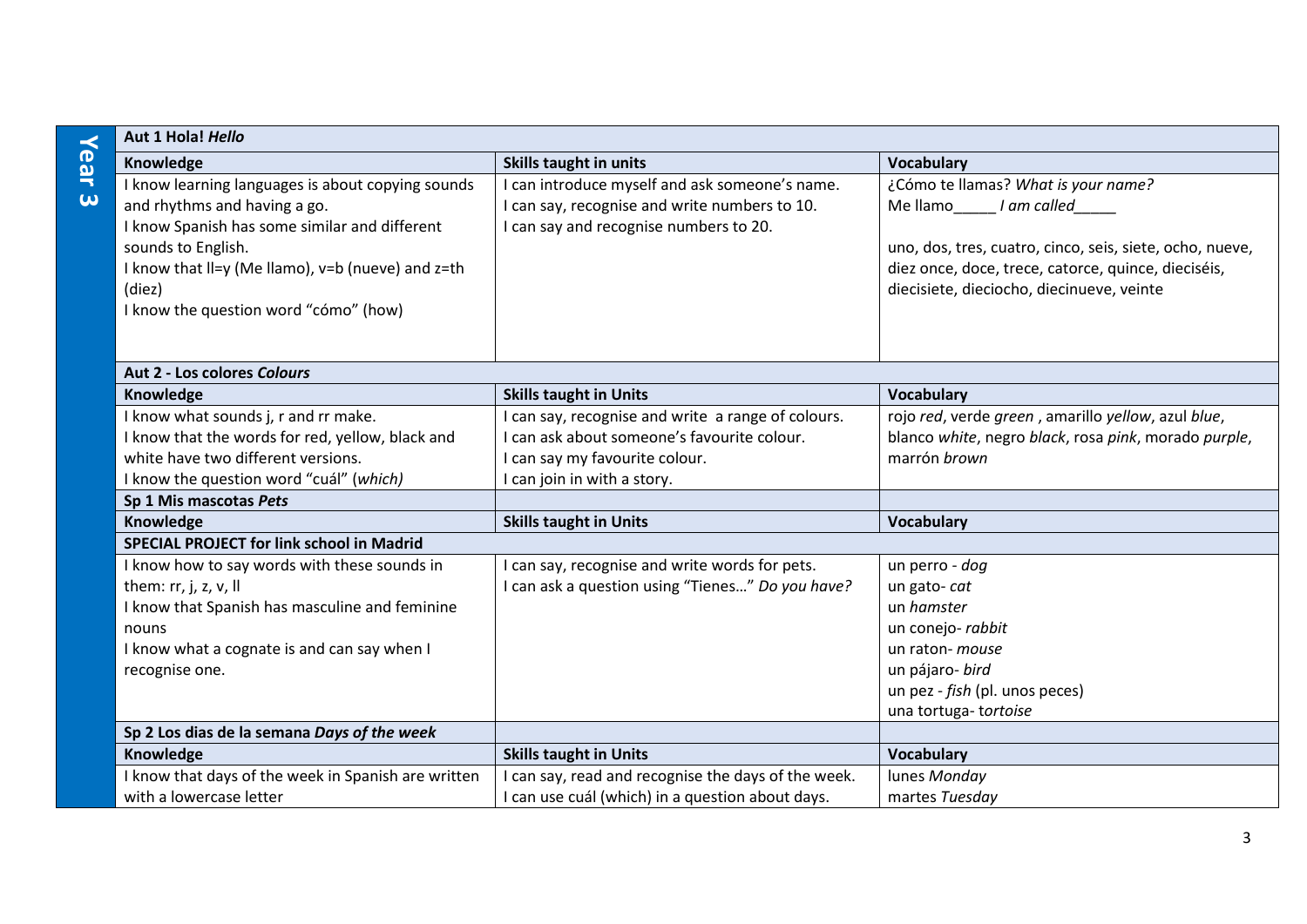| I know that some letters in Spanish have an accent<br>on them and it makes that part of the word strong | I can use "porque" to explain my opinion.          | miércoles Wednesday<br>jueves Thursday  |
|---------------------------------------------------------------------------------------------------------|----------------------------------------------------|-----------------------------------------|
| e.g miércoles, sábado                                                                                   |                                                    | viernes Friday                          |
|                                                                                                         |                                                    | sábado Saturday                         |
|                                                                                                         |                                                    | domingo Sunday                          |
|                                                                                                         |                                                    | porque because                          |
| Su 1 Mi estuche My pencil case                                                                          |                                                    |                                         |
| Knowledge                                                                                               | <b>Skills taught in units</b>                      | <b>Vocabulary</b>                       |
| I know that an "h" is silent in Spanish at the                                                          | I can make a yes/no question with "hay".           | un bolígrafo - pen                      |
| beginning of a word.                                                                                    | I can use a question with "qué"                    | una regla- ruler                        |
| I know that the word order is different in Spanish to                                                   | I can say, read and write words for school         | una goma - rubber                       |
| English.                                                                                                | equipment.                                         | un sacapuntas - sharpener               |
| I know how to recognise masculine and feminine                                                          |                                                    | un lápiz- pencil                        |
| nouns by looking for un or una.                                                                         |                                                    | un crayon                               |
| I know that a colour comes after the noun in a                                                          |                                                    |                                         |
| Spanish sentence and white/yellow/black/red has                                                         |                                                    |                                         |
| to match the noun.                                                                                      |                                                    |                                         |
| I know that adjectives can be masculine or feminine                                                     |                                                    |                                         |
| too.                                                                                                    |                                                    |                                         |
| Su 2 Mi helado favorito My favourite ice cream                                                          |                                                    |                                         |
| Knowledge                                                                                               | Skills taught in unit                              | <b>Vocabulary</b>                       |
| I know that a cognate might have different                                                              | I can say, recognise and write different ice cream | un helado de                            |
| pronunciation eg chocolate                                                                              | flavours                                           | chocolate (choc-o-la-tay)               |
| I know that I need to speak slowly and clearly using                                                    | I can ask for and give an opinion on ice-cream     | vainilla                                |
| my best Spanish accent so people can understand                                                         | I can order an ice cream in a shop.                | fresa - strawberry                      |
| me (role play special project)                                                                          |                                                    | mango                                   |
|                                                                                                         |                                                    | caramelo                                |
|                                                                                                         |                                                    | menta                                   |
|                                                                                                         |                                                    | chicle (bubblegum)                      |
|                                                                                                         |                                                    | adjectives - small/big : pequeno/grande |
|                                                                                                         |                                                    | Una bola/dos bolas etc                  |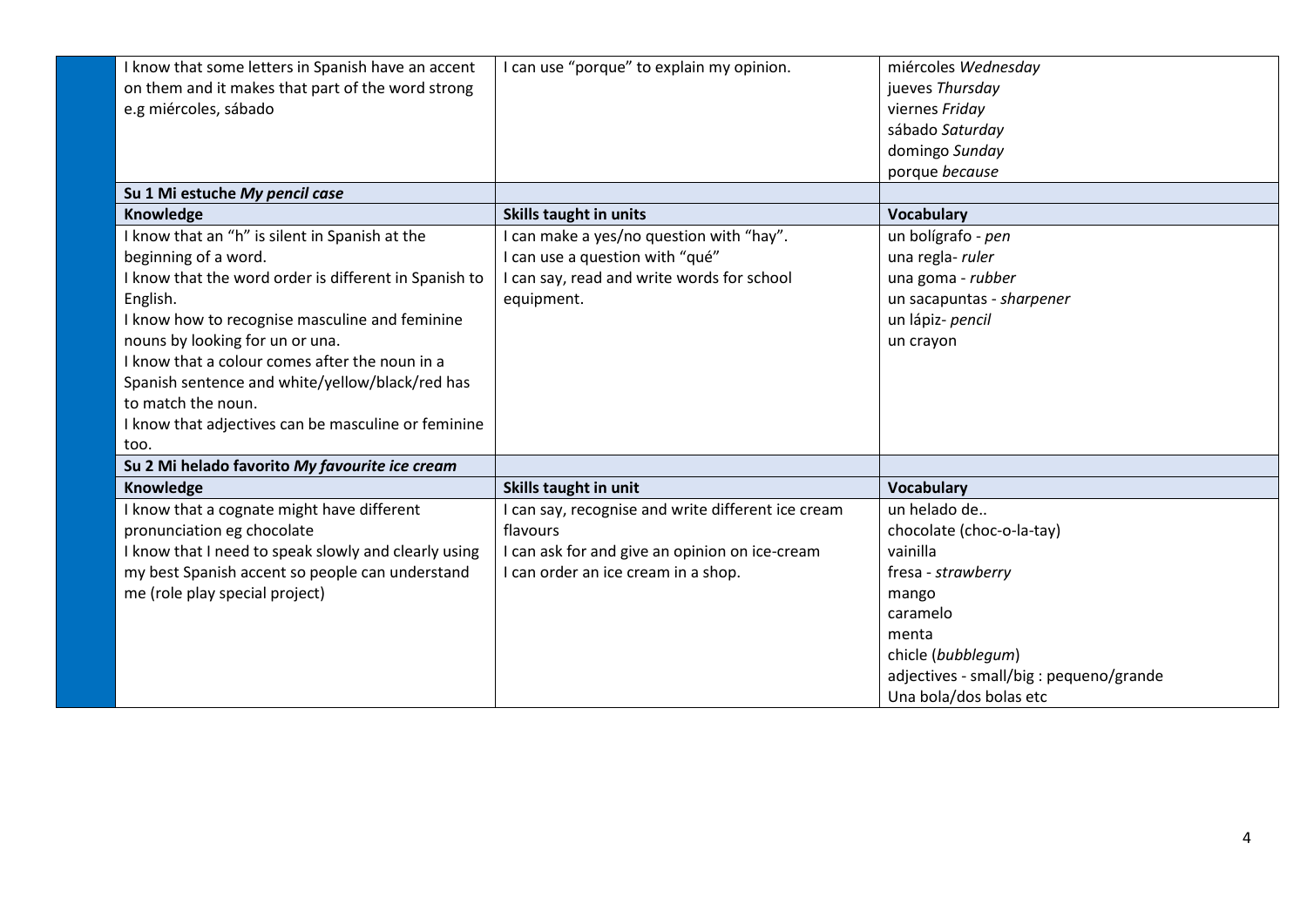| $\prec$          | Aut 1 Los meses months                                  |                                                       |                                                                                     |
|------------------|---------------------------------------------------------|-------------------------------------------------------|-------------------------------------------------------------------------------------|
| ear              | Knowledge                                               | <b>Skills taught in units</b>                         | <b>Vocabulary</b>                                                                   |
|                  |                                                         |                                                       | enero                                                                               |
| $\blacktriangle$ | I know that to be a good language learner I need to     | I can say, recognise and write months of the year.    | febrero                                                                             |
|                  | find ways of remembering new words eg. mind             | I can use the months of the year to state my          | marzo                                                                               |
|                  | maps, vocab lists, pictures, charts, tables, links with | birthday.                                             | abril                                                                               |
|                  | words I know.                                           | I can write the months correctly, using a lowercase.  | mayo                                                                                |
|                  | I know that months of the year are always written       |                                                       | junio                                                                               |
|                  | with a lowercase letter in Spanish.                     |                                                       | julio                                                                               |
|                  |                                                         |                                                       | agosto                                                                              |
|                  |                                                         |                                                       | septiembre                                                                          |
|                  |                                                         |                                                       | octubre                                                                             |
|                  |                                                         |                                                       | noviembre                                                                           |
|                  |                                                         |                                                       | diciembre                                                                           |
|                  | Aut 2 Los numeros hasta 50 Numbers to 50                |                                                       |                                                                                     |
|                  | Knowledge                                               | Skills taught in units                                | <b>Vocabulary</b>                                                                   |
|                  | I know that numbers in the 20s, 30s and 40s follow a    | I can say, recognise and write numbers from 0-50.     | 22 veintidós 23 veintitrés<br>20 veinte 21 veintiuno                                |
|                  | pattern.                                                | I can ask questions about numbers.                    | 24 veinticuatro 25 veinticinco 26 veintiséis                                        |
|                  | I know the question word "cuántos" How many             | I can use numbers to discuss dates.                   | 27 veintisiete 28 veintiocho 29 veintinueve 30<br>treinta                           |
|                  | I know the question word "cuándo" when                  |                                                       | 31 treinta y uno<br>32 treinta y<br>33 treinta y tres<br>34 treinta y cuatro<br>dos |
|                  |                                                         |                                                       | 36 treinta y seis<br>35 treinta y cinco                                             |
|                  |                                                         |                                                       | 38 treinta y ocho<br>37 treinta y siete                                             |
|                  |                                                         |                                                       | 40 cuarenta<br>39 treinta y nueve                                                   |
|                  |                                                         |                                                       | 41 cuarenta y uno<br>42 cuarenta y dos<br>43                                        |
|                  |                                                         |                                                       | cuarenta y tres 44 cuarenta y cuatro<br>45 cuarenta                                 |
|                  |                                                         |                                                       | y cinco 46 cuarenta y seis<br>47 cuarenta y siete                                   |
|                  |                                                         |                                                       | 48 cuarenta y ocho 49 cuarenta y nueve<br>50                                        |
|                  |                                                         |                                                       | cincuenta                                                                           |
|                  |                                                         |                                                       |                                                                                     |
|                  | Sp 1 Los deportes sport                                 |                                                       |                                                                                     |
|                  | Knowledge                                               | Skills taught in units                                | <b>Vocabulary</b>                                                                   |
|                  | I know many sport words are cognates.                   | I can say, recognise and write words used for sports. | el tenis                                                                            |
|                  |                                                         | I can say my opinion about sports.                    | el futbol                                                                           |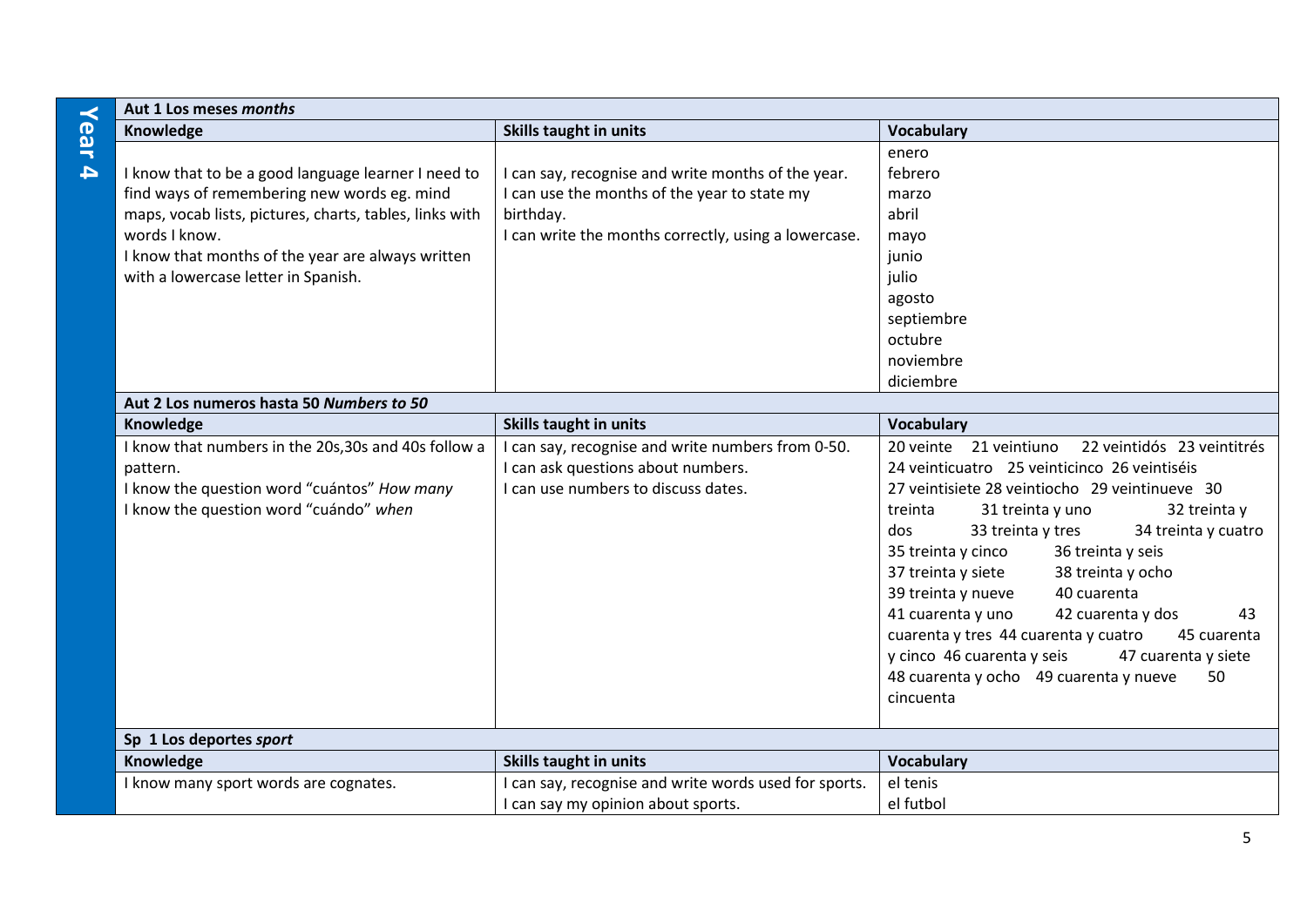| I know how to use an online and paper bilingual     | I can write about sports.                            | la natación swimming                                   |
|-----------------------------------------------------|------------------------------------------------------|--------------------------------------------------------|
| dictionary.                                         |                                                      | el hockey                                              |
| I know the structure "me gusta" and "te gusta" is a |                                                      | el baloncesto basketball                               |
| bit different to other structures in Spanish.       |                                                      | la gimnasia                                            |
|                                                     |                                                      | el criquet                                             |
|                                                     |                                                      | el baile dance                                         |
|                                                     |                                                      | el ciclismo cycling                                    |
|                                                     |                                                      | el badminton                                           |
| Sp 2 Mi familia my family                           |                                                      |                                                        |
| Knowledge                                           | Skills taught in units                               | Vocabulary                                             |
| I know that some family words have a masculine      | I can say, recognise and write words for family      | Madre mum, padre dad, hermano brother, hermana         |
| and feminine form e.g primo/prima male or female    | members.                                             | sister, abuelo grandad, abuela grandma, primo cousin   |
| cousin.                                             | I can answer a question about family.                | $(m)$ , prima cousin (f), tio uncle, tia aunty         |
| I know how to work out new words in a story.        | I can ask a question about family.                   |                                                        |
|                                                     |                                                      |                                                        |
|                                                     |                                                      |                                                        |
| Su 1 Las frutas y verduras fruit and vegetables     |                                                      |                                                        |
|                                                     |                                                      |                                                        |
| Knowledge                                           | Skills taught in units                               | Vocabulary                                             |
| I know that we have to use "me gustan" when we      | I can say, recognise and write words used for fruits | Me gustan las manzanas porque son                      |
| are talking about something plural.                 | and vegetables.                                      | adjectives                                             |
| I know how to have a go at saying new words but     | I can answer questions about fruits and vegetables.  | (sweet dulces, delicious deliciosas/deliciosos, bitter |
| using my Spanish phonics.                           | I can ask questions about fruits and vegetables.     | armagos/amargas, boring aburridas/aburridos,           |
| I know that adjectives can be masculine or          |                                                      | disgusting asquerosos/asquerosas)                      |
| feminine, singular or plural.                       |                                                      |                                                        |
| Su 2 Mi uniforme my uniform                         |                                                      |                                                        |
| Knowledge                                           | <b>Skills Taught in Units</b>                        | <b>Vocabulary</b>                                      |
| <b>SPECIAL PROJECT for link school in Madrid</b>    |                                                      |                                                        |
| I know that un/una tell me if the noun is masculine | I can say words to describe school uniform.          | una falda - skirt                                      |
| or feminine and can be singular or plural.          | I can recognise words to describe my school          | unos pantalones -trousers                              |
| I know that adjectives to describe a noun needs to  | uniform.                                             | una camisa - shirt                                     |
| match the gender of the noun e.g una falda blanca.  | I can write about my school uniform in detail.       | unos zapatos - shoes                                   |
| I know that "como" is used to start a question      |                                                      | unas medias - tights                                   |
| asking for a description.                           |                                                      | unos calcetines - socks                                |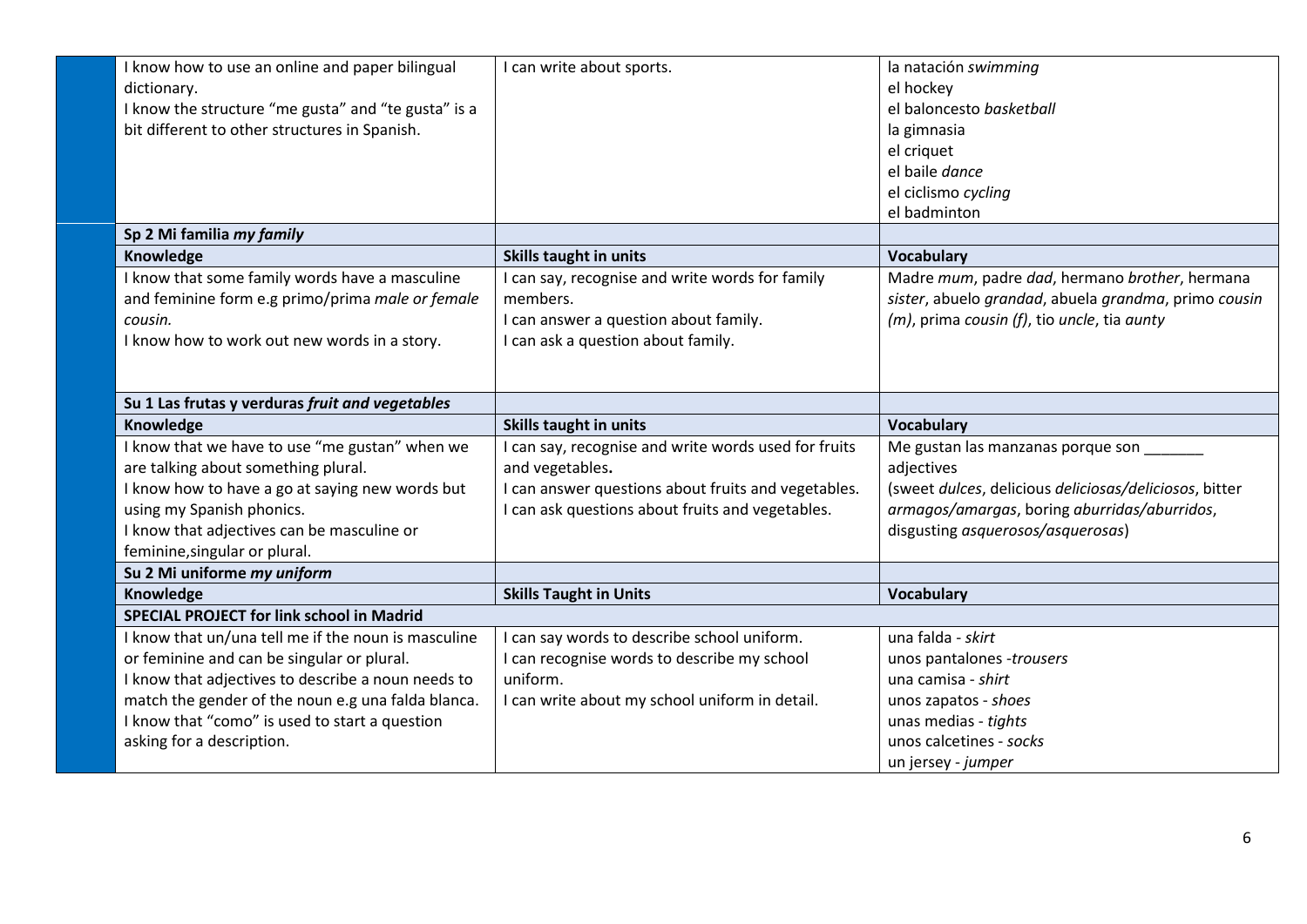| $\prec$   | Au1 Los números hasta 100 2 digit numbers            |                                                      |                                               |
|-----------|------------------------------------------------------|------------------------------------------------------|-----------------------------------------------|
| ear       | Knowledge                                            | <b>Skills taught in units</b>                        | <b>Vocabulary</b>                             |
|           | I know that to be a good language learner I have to  | I can say numbers up to 100.                         | Numbers up to 100.                            |
| <b>UT</b> | use all the pronunciation rules I have learnt when I | I can recognise numbers up to 100.                   |                                               |
|           | see new words.                                       | I can write numbers up to 100.                       |                                               |
|           | I know that there is a pattern that repeats when we  | I can present my learning in a poster to help others |                                               |
|           | are counting numbers to 100.                         | with their numbers and pronunciation.                |                                               |
|           | I know how to make myself a little trick to          |                                                      |                                               |
|           | remember something that is difficult. eq sesenta 60  |                                                      |                                               |
|           | and setenta 70 are very similar but s comes before t |                                                      |                                               |
|           | like 60 comes before 70.                             |                                                      |                                               |
|           | Aut 2 Las asignaturas school subjects                |                                                      |                                               |
|           | Knowledge                                            | <b>Skills Taught in Units</b>                        | <b>Vocabulary</b>                             |
|           | I know to use "porque" to give an opinion (because)  | I can say, recognise and write words for school      | el inglés English                             |
|           | I know that adjectives have to agree with nouns      | subjects.                                            | el español Spanish                            |
|           | (gender/singular plural)                             | I can ask for and give an opinion about school       | la ciencia Science                            |
|           | I know me gusta is for singular nouns and me         | subjects.                                            | la geografía Geography                        |
|           | gustan is for plural nouns.                          | I can use a range of adjectives to describe school   | la história History                           |
|           |                                                      | subjects in a postcard to a penpal.                  | el arte Art                                   |
|           |                                                      |                                                      | la construcción (DT)                          |
|           |                                                      |                                                      | la educación física (PE)                      |
|           |                                                      |                                                      | la informática (ICT)                          |
|           |                                                      |                                                      | las matemáticas (plural)                      |
|           |                                                      |                                                      |                                               |
|           |                                                      |                                                      | Me gusta el ingles porque es interesante      |
|           |                                                      |                                                      | Adjectives: fun/boring. interesting/difficult |
|           |                                                      |                                                      | useful/easy                                   |
|           | Sp1 Mi barrio my area                                |                                                      |                                               |
|           | Knowledge                                            | <b>Skills taught in Units</b>                        | <b>Vocabulary</b>                             |
|           | I know how to use the rhythm of the words to         | can say, recognise and write about the type of       | una piscina Swimming pool                     |
|           | perform a poem in Spanish.                           | shops in my area.                                    | una estación de trenes Train station          |
|           | I know how to link together things I have previous   | I can use a bilingual dictionary (paper and online)  | una panadería Bakery                          |
|           | learnt in new ways (hay from year 3 sum 2 etc)       | I can write and perform a group poem from a model.   | un mini-mercado Mini market                   |
|           |                                                      |                                                      |                                               |

7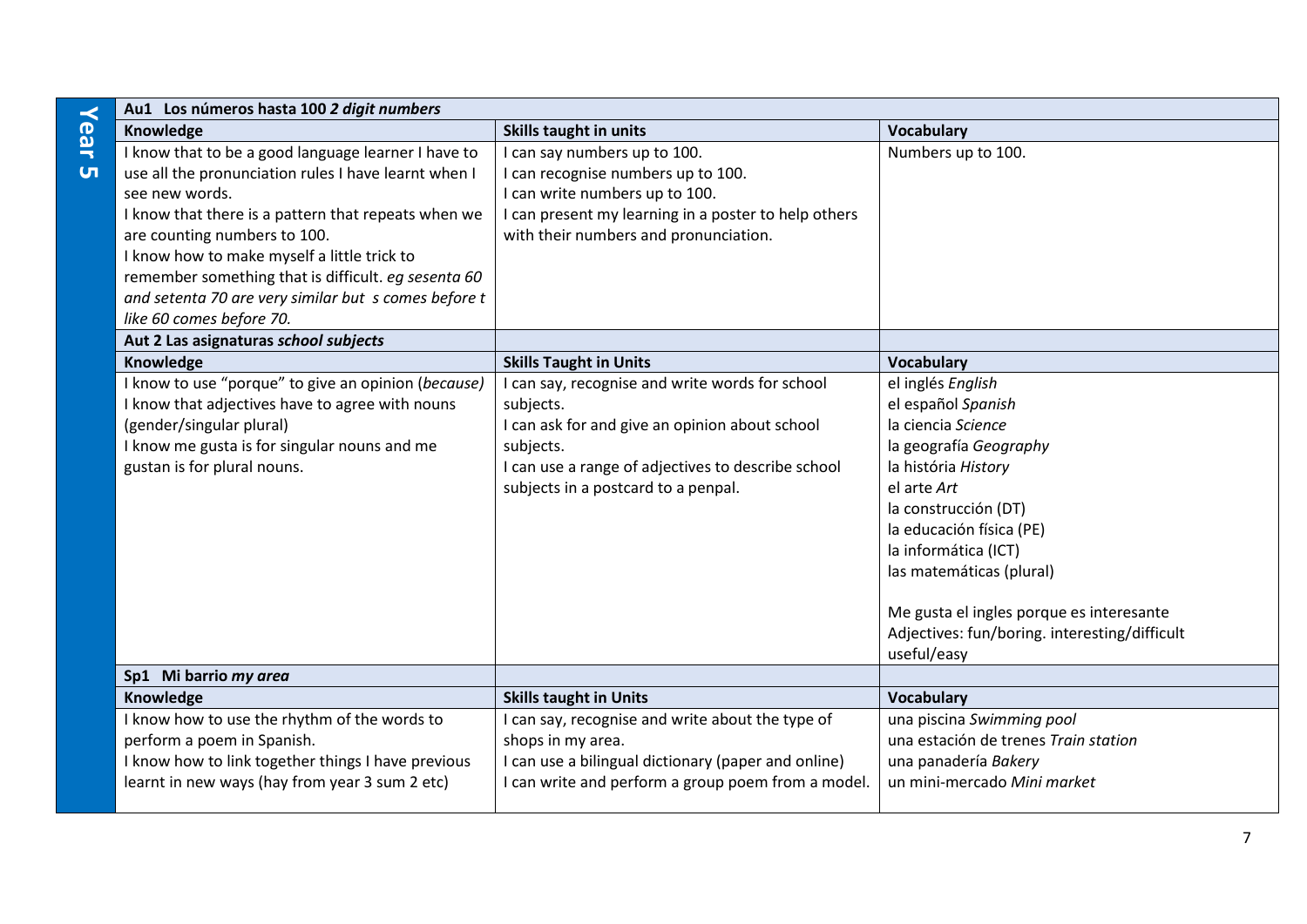| Sp2 Mi ciudad Manchester Special Project                                                                                                                                                                                                                                                                  |                                                                                                                                                                           |                                                                                                                                                                                                                                                                                                                                                   |
|-----------------------------------------------------------------------------------------------------------------------------------------------------------------------------------------------------------------------------------------------------------------------------------------------------------|---------------------------------------------------------------------------------------------------------------------------------------------------------------------------|---------------------------------------------------------------------------------------------------------------------------------------------------------------------------------------------------------------------------------------------------------------------------------------------------------------------------------------------------|
| Knowledge                                                                                                                                                                                                                                                                                                 | <b>Skills taught in units</b>                                                                                                                                             | <b>Vocabulary</b>                                                                                                                                                                                                                                                                                                                                 |
| <b>SPECIAL PROJECT for link school in Madrid</b>                                                                                                                                                                                                                                                          |                                                                                                                                                                           |                                                                                                                                                                                                                                                                                                                                                   |
| I know that tourists visit Manchester and are<br>interested in our city.<br>I know how to be positive about Manchester.<br>I know how to check my written work for accents,<br>spelling, masculine and feminine nouns and<br>adjectives agreeing with nouns.                                              | I can describe my local area.<br>I can say tourist attractions around manchester.<br>I can create a poster with these attractions for<br>tourists.                        | Se puede visitar (You can visit)<br>Hay<br>Tambien also<br>Mucha gente le gusta Many people like<br>Tenemos we have<br>adjectives:<br>interesante interesting<br>viejo old<br>nuevo new<br>grande big pequeño small<br>lindo/a nice<br>popular<br>divertido fun                                                                                   |
| Su1 El cafe Food and drink                                                                                                                                                                                                                                                                                |                                                                                                                                                                           |                                                                                                                                                                                                                                                                                                                                                   |
| Knowledge                                                                                                                                                                                                                                                                                                 | <b>Skills taught in Units</b>                                                                                                                                             | <b>Vocabulary</b>                                                                                                                                                                                                                                                                                                                                 |
| I know how to work out what someone could be<br>saying to me in a particular context eg. shop, cafe,<br>restaurant.<br>I know that I need to stay calm and listen for words<br>I understand.<br>I know how to make language come alive when I am<br>performing.<br>I know how to be polite when in a cafe | I can recognise and talk about different foods and<br>drinks<br>I can ask and answer questions about foods and<br>drinks<br>I can give my opinions about foods and drinks | un bocadillo (de queso/de jamon) sandwich<br>(cheese/ham)<br>un helado an ice cream<br>un batido a smoothie<br>un zumo de naranja an orange juice<br>Role play language:<br>¿Qué desea? What would you like ?<br>Y para beber/comer? And to eat/drink?<br>¿Algo más? Anything else?<br>Aqui tiene Here they have<br>¡Buen provecho! Bon appetite! |
| Sum 2: Telling the Time (Qué hora es)                                                                                                                                                                                                                                                                     |                                                                                                                                                                           |                                                                                                                                                                                                                                                                                                                                                   |
| Knowledge                                                                                                                                                                                                                                                                                                 | <b>Skills taught in units</b>                                                                                                                                             | <b>Vocabulary</b>                                                                                                                                                                                                                                                                                                                                 |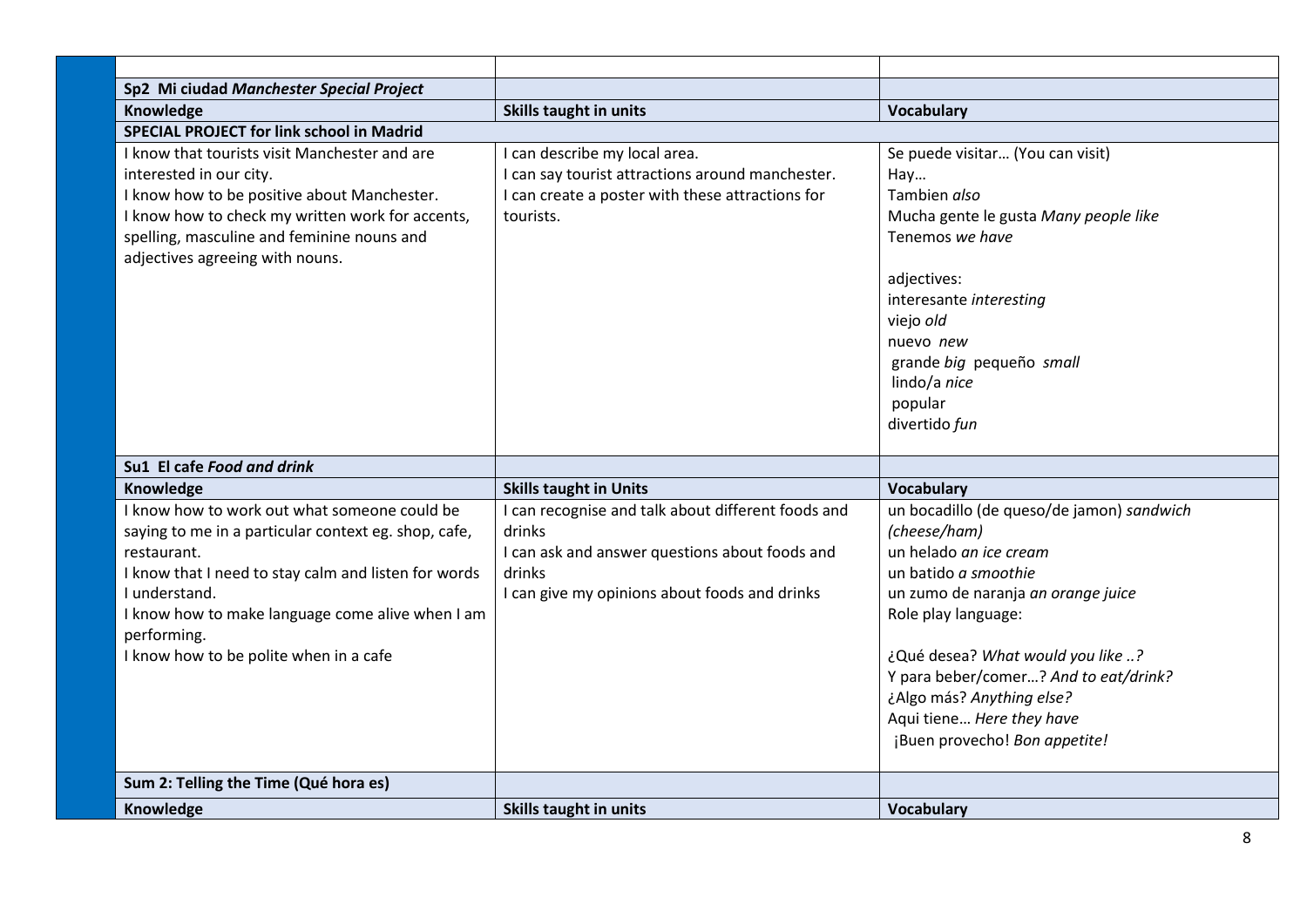| I know why we say "es la una" (it's one o'clock -      | I can recognise and tell the time on the hour and | Es la una (1 o'clock)                                  |
|--------------------------------------------------------|---------------------------------------------------|--------------------------------------------------------|
| singular) and "son las dos" (it's 2 o'clock - plural). | half hour                                         | Son las dos/tres/cuatro etc                            |
|                                                        | I can ask and answer questions about the time.    |                                                        |
| I know how to make up a game to practise my            |                                                   | Es la una y media (1.30)                               |
| language skills and how to explain it to others.       |                                                   | Son las dos y media (2.30)                             |
|                                                        |                                                   |                                                        |
|                                                        |                                                   | Game specific vocab:                                   |
|                                                        |                                                   | Como jugar" Qué hora es Señor Lobo"? How to play       |
|                                                        |                                                   | what's the time Mr Wolf                                |
|                                                        |                                                   | Primero - Recoge tus amigos - First get your friends   |
|                                                        |                                                   | Segundo - Quién será el lobo? - Second who will be the |
|                                                        |                                                   | wolf?                                                  |
|                                                        |                                                   | tercero - hace la pregunta - third ask the question    |
|                                                        |                                                   | Finalmente-escucha la repuesta -Finally listen to the  |
|                                                        |                                                   | answer.                                                |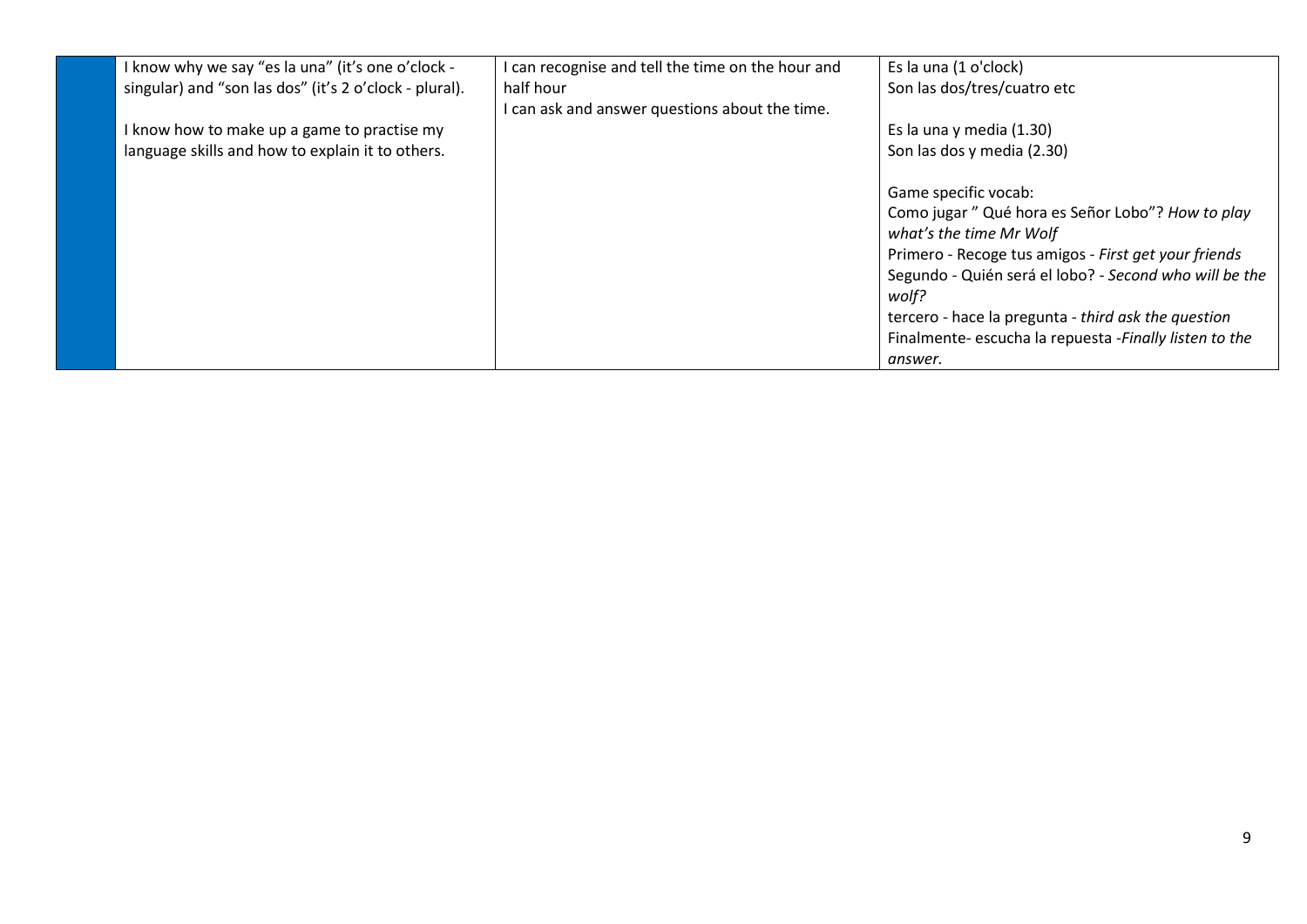| $\prec$          | Au1 Mi rutina diaría My daily routine                                                                                                                                                                                                                                                                                                                                                       |                                                                                                                                                                |                                                                                                                                                                                                                                                                                                                                                                                                               |
|------------------|---------------------------------------------------------------------------------------------------------------------------------------------------------------------------------------------------------------------------------------------------------------------------------------------------------------------------------------------------------------------------------------------|----------------------------------------------------------------------------------------------------------------------------------------------------------------|---------------------------------------------------------------------------------------------------------------------------------------------------------------------------------------------------------------------------------------------------------------------------------------------------------------------------------------------------------------------------------------------------------------|
|                  | Knowledge                                                                                                                                                                                                                                                                                                                                                                                   | <b>Skills taught in units</b>                                                                                                                                  | <b>Vocabulary</b>                                                                                                                                                                                                                                                                                                                                                                                             |
| ear<br><u> က</u> | I know that to be a good language learner you have<br>to pay attention to the small details (accents on<br>letters, masculine and feminine nouns, adjectives<br>agreeing with nouns etc)<br>I know that Spanish verbs end in "o" when I am<br>talking about myself and this is true if you are a boy<br>or girl.<br>I know how to find out the things I want to say<br>using "como se dice" | I can talk about my daily routine.<br>I can discuss the routine of someone else.                                                                               | me despierto-I wake up<br>Me levanto- I get up<br>Me ducho - I have a shower<br>Tomo el desayuno - I have my breakfast<br>Me cepillo los dientes- I clean my teeth                                                                                                                                                                                                                                            |
|                  | Au2 Mi casa My house                                                                                                                                                                                                                                                                                                                                                                        |                                                                                                                                                                |                                                                                                                                                                                                                                                                                                                                                                                                               |
|                  | Knowledge                                                                                                                                                                                                                                                                                                                                                                                   | <b>Skills taught in units</b>                                                                                                                                  | <b>Vocabulary</b>                                                                                                                                                                                                                                                                                                                                                                                             |
|                  | I know that un/una means a and el/la means the<br>I can apply all the phonic sounds I know to new<br>words.<br>I know how to use things I have learnt before in a<br>different context (time from year 5).                                                                                                                                                                                  | I can say, recognise and write words for rooms in a<br>house.<br>I can say what rooms are in my house.<br>I can give a basic description of the rooms.         | el salón - living room<br>el dormitório- bedroom<br>la cocina - kitchen<br>el jardín - garden<br>el comedor- dining room<br>el garaje - garage                                                                                                                                                                                                                                                                |
|                  | Sp1 Los empleos jobs                                                                                                                                                                                                                                                                                                                                                                        |                                                                                                                                                                |                                                                                                                                                                                                                                                                                                                                                                                                               |
|                  | Knowledge                                                                                                                                                                                                                                                                                                                                                                                   | <b>Skills taught in units</b>                                                                                                                                  | <b>Vocabulary</b>                                                                                                                                                                                                                                                                                                                                                                                             |
|                  | I know that I need to use un/una as appropriate<br>when talking about the job I would like.<br>I know how to make adjectives agree with nouns.<br>I know how to link prior learning and new learning<br>(me gusta from Year 3 and 5 and me gustaria - I<br>would like- in Year 6)                                                                                                           | I can say, recognise and write words for a range of<br>jobs<br>I can describe jobs using adjectives.<br>I can say what job I would like in the future and why. | un cocinero/una cocinera - cook<br>una peluquera/un peluquero - hairdresser<br>Un/una policía - police officer<br>un camarero/una camarera - waiting staff<br>un dependiente/una dependienta - shop assistant<br>médica/o<br>enfermera/o nurse<br>abogada/o lawyer<br>un bombero/la bombera -fireman<br>el cajero/ la cajera -cashier<br>el/la electricista - electrician<br>el enfermero/la enfermera -nurse |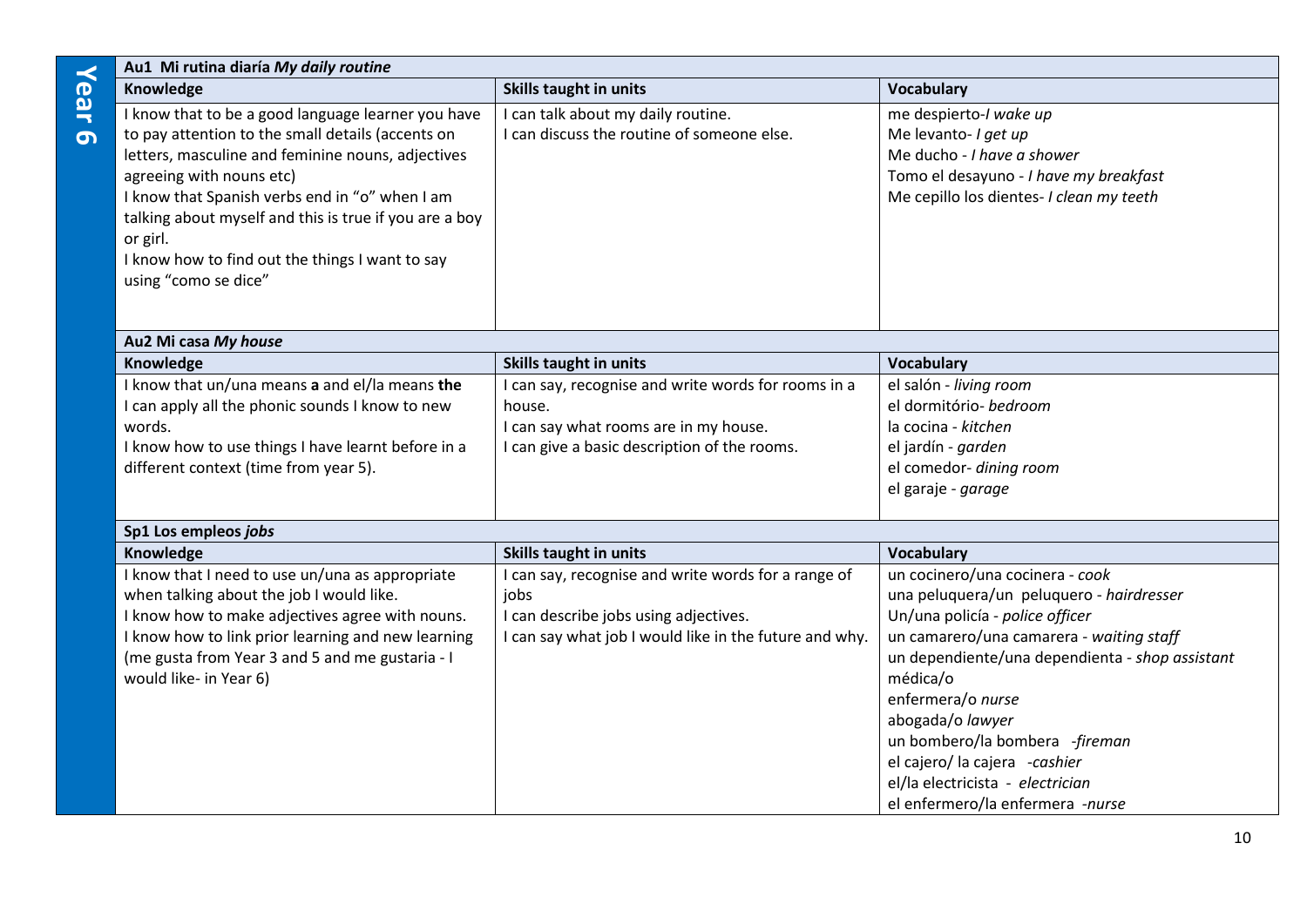|                                                    |                                                  | el ingeniero/la ingeniera -engineer      |
|----------------------------------------------------|--------------------------------------------------|------------------------------------------|
|                                                    |                                                  | el jardinero/la jardinera -gardener      |
|                                                    |                                                  | el panadero/ la panadera -baker          |
|                                                    |                                                  | el peluquero/ la peluquería -hairdresser |
|                                                    |                                                  | el periodista/la periodista -journalist  |
|                                                    |                                                  | el pintor/la pintora - painter           |
|                                                    |                                                  | el/la soldado -soldier                   |
|                                                    |                                                  | el traductor/ la traductora -translator  |
|                                                    |                                                  | el veterinario/ la veterinaria - vet     |
| Sp2 Números grandes big numbers                    |                                                  |                                          |
| Knowledge                                          | <b>Skills taught in Units</b>                    | <b>Vocabulary</b>                        |
| I know 3 digit Spanish numbers use partitioning.   | can recognise, say and write numbers up to 1000. | $0 - 500$                                |
| I know that organising and presenting information  |                                                  | 100 - cien                               |
| is important in language learning to help me and   |                                                  | 200-doscientos                           |
| others remember. (poster making)                   |                                                  | 300-trescientos                          |
|                                                    |                                                  | 400-cuatrocientos                        |
|                                                    |                                                  | 500-quinientos                           |
|                                                    |                                                  | 600 - seiscientos                        |
|                                                    |                                                  | 700- setecientos                         |
|                                                    |                                                  | 800 - ochocientos                        |
|                                                    |                                                  | 900- novecientos                         |
|                                                    |                                                  | 1000- mil                                |
|                                                    |                                                  | ¿Cuántas personas hay?                   |
|                                                    |                                                  | Hay                                      |
| Su1 Mucho gusto! Pleased to meet you! all about me |                                                  |                                          |
| Knowledge                                          | <b>Skills taught in Units</b>                    | <b>Vocabulary</b>                        |
| <b>SPECIAL PROJECT for link school in Madrid</b>   |                                                  |                                          |